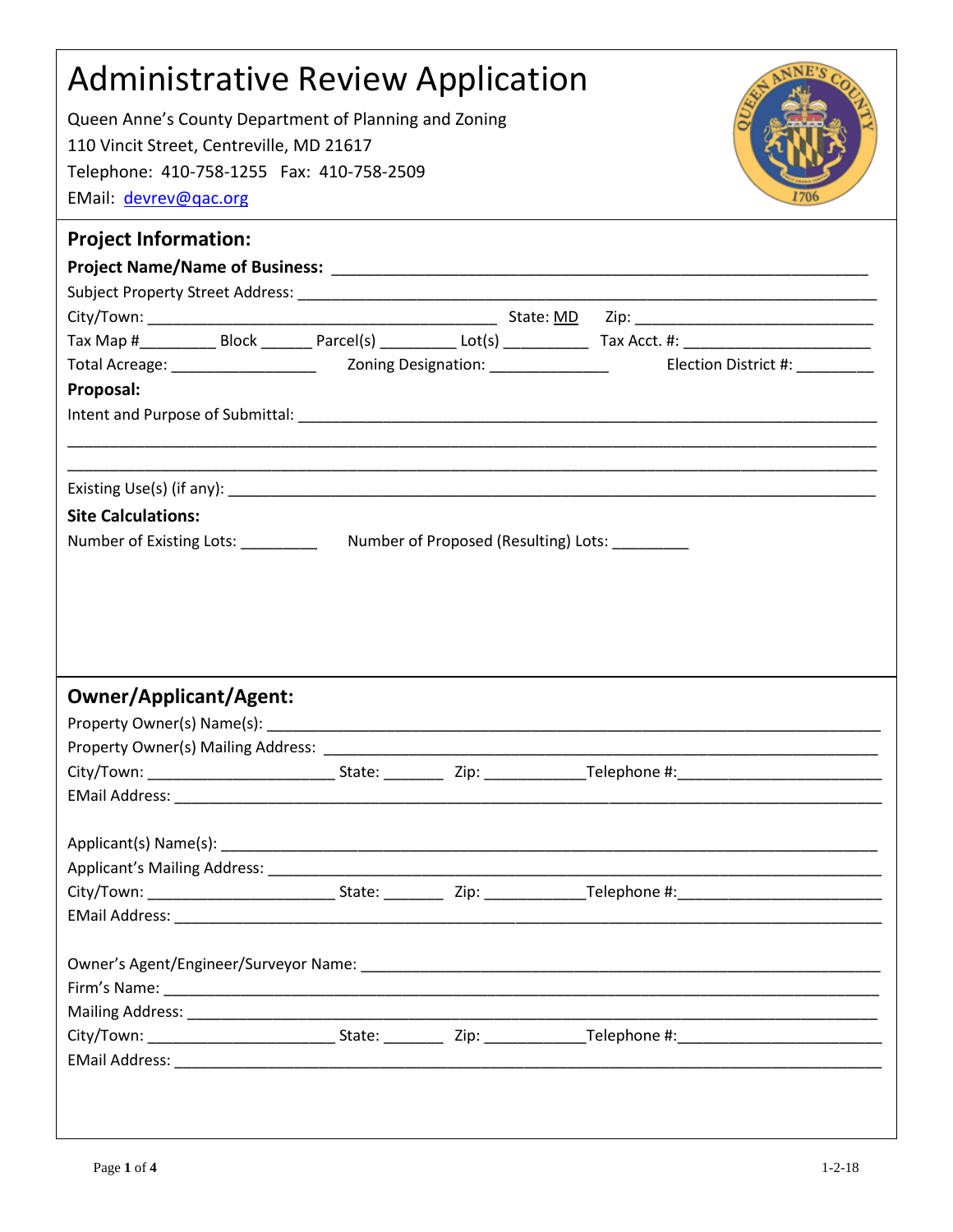| <b>Property Information:</b>                                                                                                     |  |  |  |  |
|----------------------------------------------------------------------------------------------------------------------------------|--|--|--|--|
| Is Property Currently Encumbered by an Easement: $\Box$ No $\Box$ Yes                                                            |  |  |  |  |
| (if yes, please check all applicable easement types, provide the total acreage, and provide the easement document):              |  |  |  |  |
| Deed Restricted Open Space: _________ ac.                                                                                        |  |  |  |  |
| Transfer of Development Rights (TDR) Open Space: ____________ac.<br>$\Box$                                                       |  |  |  |  |
| $\Box$<br>Non-Contiguous Open Space: _______ ac.                                                                                 |  |  |  |  |
| <b>Agricultural Preservation Easements:</b>                                                                                      |  |  |  |  |
| $\Box$ MD AgLand Preservation Foundation (MALPF): _____ ac.                                                                      |  |  |  |  |
| □ Maryland Environmental Trust (MET): _______ ac.                                                                                |  |  |  |  |
| $\Box$ Rural Legacy: ________ ac.                                                                                                |  |  |  |  |
| Conservation Reserve Program (CRP): ac.                                                                                          |  |  |  |  |
| Utility<br>$\Box$                                                                                                                |  |  |  |  |
| Forest Conservation ___________ac.                                                                                               |  |  |  |  |
| $\Box$                                                                                                                           |  |  |  |  |
|                                                                                                                                  |  |  |  |  |
| Growth Area: $\Box$ No $\Box$ Yes If yes, check the applicable Growth Area Designation:                                          |  |  |  |  |
| $\Box$ Centreville $\Box$ Chester $\Box$ Grasonville $\Box$ Kent Narrows $\Box$ Queenstown $\Box$ Stevensville                   |  |  |  |  |
| Priority Funding Area (PFA): $\square$ No $\square$ Yes If yes, number of lots inside PFA: _______                               |  |  |  |  |
| Is a Comprehensive Water & Sewerage Plan (CWSP) Amendment Required? $\square$ No $\square$ Yes If so,                            |  |  |  |  |
|                                                                                                                                  |  |  |  |  |
| Sewage Disposal: $\Box$ Not Applicable $\Box$ Public Sewer $\Box$ On-site Septic                                                 |  |  |  |  |
| Water Supply: $\Box$ Not Applicable $\Box$ On-site Well Water $\Box$ Public Water $\Box$ Community Well Water                    |  |  |  |  |
| New Road Proposed: $\Box$ Not Applicable $\Box$ County Dedicated $\Box$ Privately Maintained                                     |  |  |  |  |
| Provide supporting documents for any maintenance, easements, utilities, etc.                                                     |  |  |  |  |
| Is/Are there existing structure(s) on the site 50 years old or older? $\square$ No $\square$ Yes                                 |  |  |  |  |
| If yes, provide the MD Inventory of Historic Places (MIHP) No. QA #: ____________                                                |  |  |  |  |
| To identify the MIHP information, use the Heritage layer via gis.gac.org/propertyviewer                                          |  |  |  |  |
| Are there any previous applications, subdivisions or related projects? $\Box$ No $\Box$ Yes                                      |  |  |  |  |
|                                                                                                                                  |  |  |  |  |
| <b>Chesapeake Bay Critical Area Information:</b>                                                                                 |  |  |  |  |
| Is the project within the Chesapeake Bay Critical Area? $\Box$ No $\Box$ Yes If yes, check the Critical Area Designation (s):    |  |  |  |  |
| $\Box$ Resource Conservation Area (RCA) $\Box$ Limited Development Area (LDA) $\Box$ Intensely Developed Area (IDA)              |  |  |  |  |
| Critical Area Acreage: _________________________ Upland Acreage: ________________ Total Acreage: _____________                   |  |  |  |  |
| Buffer Width (if applicable): $\Box$ 50ft. $\Box$ 100 ft. $\Box$ 200ft. $\Box$ Expanded Buffer Exempt Area: $\Box$ No $\Box$ Yes |  |  |  |  |
| Does this project require Critical Area review? Use this chart: <i>Threshold for Project Review</i>                              |  |  |  |  |
| More information on what may be required for submittal is available at: gac.org/1068/Chesapeake-Bay-Critical-Area                |  |  |  |  |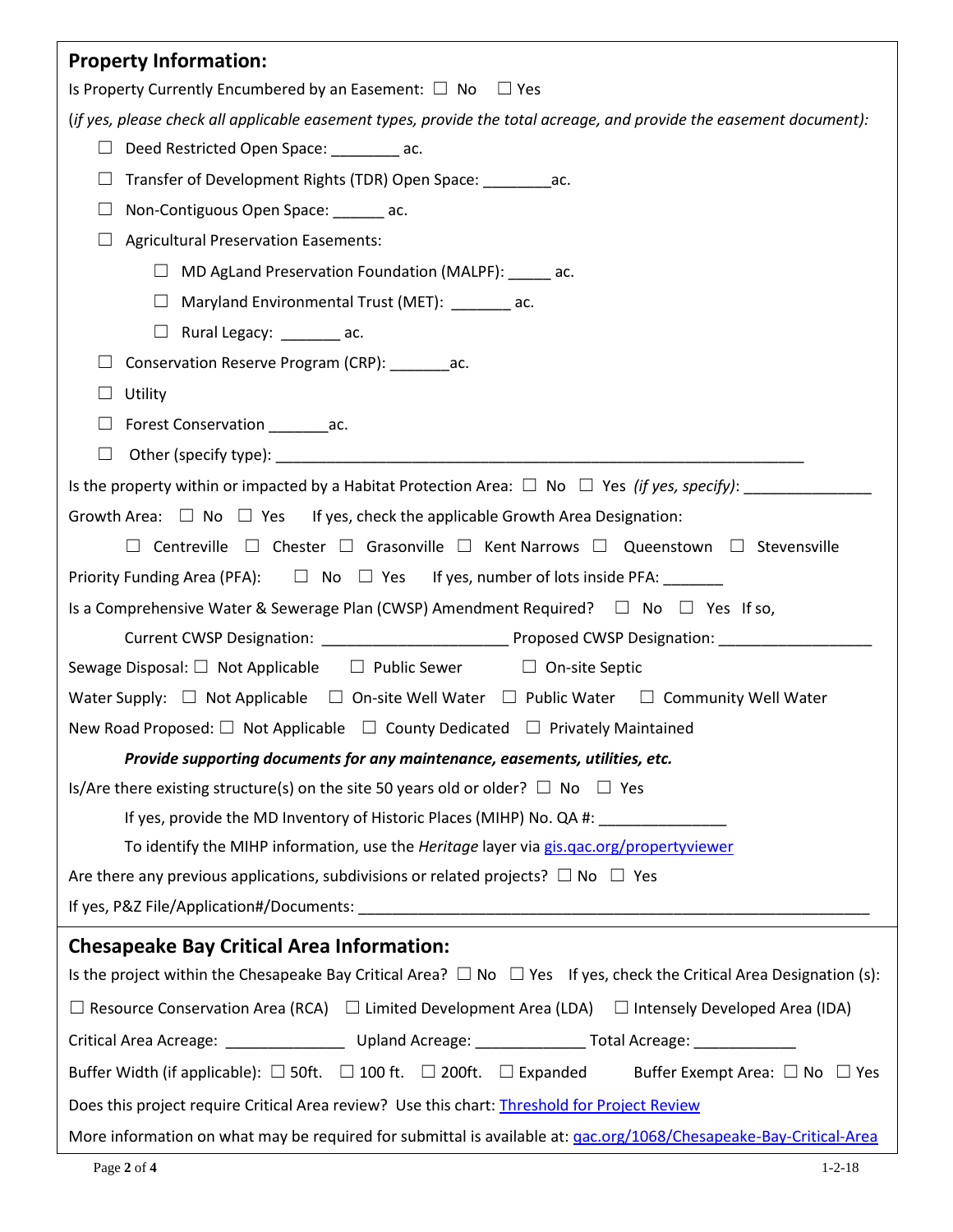## **Agency Review and Submittal Checklist (check all applicable):**

Provide a set of the following information for each of the applicable reviewing agencies. Typically the County Fire/EMS and Local VFD departments do not review Administrative Subdivisions, they are however notified. Planning & Zoning always gets a copy of documents required for other agencies:

| Required Information (3 complete sets required):                                                             | <b>Staff Verification:</b> |
|--------------------------------------------------------------------------------------------------------------|----------------------------|
| $\Box$ Completed application                                                                                 |                            |
| $\Box$ Cover letter detailing and describing project                                                         |                            |
| $\Box$ Plat of subject site (must be sealed for approval)                                                    |                            |
| $\Box$ Deed for subject property                                                                             |                            |
| $\Box$ Adjacent Property Owner(s) Notification (use the form and attach copies)                              |                            |
| $\Box$ Department of Public Works, Engineering Division                                                      |                            |
| $\Box$ Department of Public Health, Environmental Health Division                                            |                            |
|                                                                                                              |                            |
| Additional information, if applicable to project (additional complete sets needed):                          |                            |
| $\Box$ Documents for any proposed or revised easements and/or agreements                                     |                            |
| $\Box$ Department of Planning and Zoning Attorney, provide a copy of the deed, plat, and any legal documents |                            |
| $\Box$ Economic Development & Tourism Department, Business Liaison                                           |                            |
| $\Box$ Utility letters for power and telephone companies                                                     |                            |
| $\Box$ Critical Area Commission, provide the CA Worksheet, and supporting documents as necessary             |                            |
| $\Box$ Heritage Review, for projects involving or adjacent to structures/landmarks 50 years of age or older  |                            |
| $\Box$ Department of Parks, for projects within % mile of any parkland, trail, or county-owned land          |                            |
| $\Box$ Forest Conservation, include plats, worksheets, documents, and/or easements                           |                            |
| $\Box$ Department of Public Works, Sanitary District, for projects on public sewer and/or public water       |                            |
| $\Box$ MD State Highway Administration, for projects fronting on a state maintained highway                  |                            |
| $\Box$ Incorporated Town, if the project is within a 1 mile radius                                           |                            |

## **Review Fees**

| <b>Department of Planning Review Fee*:</b>                                                                    |
|---------------------------------------------------------------------------------------------------------------|
| Administrative Subdivision without Plat: \$100                                                                |
| Administrative Subdivision with Plat: \$250 base fee plus \$50 for each lot                                   |
| <b>Department of Public Works Fee*:</b>                                                                       |
| Administrative Subdivision without Plat: No fee                                                               |
| Administrative Subdivision with Plat: \$250 base fee plus \$25 for each lot                                   |
| <b>TOTAL REVIEW FEE FOR PROJECT</b>                                                                           |
| * The Director of Planning & Zoning and/or Public Works may reduce fees that are determined to be duplicative |

\* The Director of Planning & Zoning and/or Public Works may reduce fees that are determined to be duplicative or in excess of the cost to provide the Department(s) review services. (Payment by check written to Queen Anne's County)